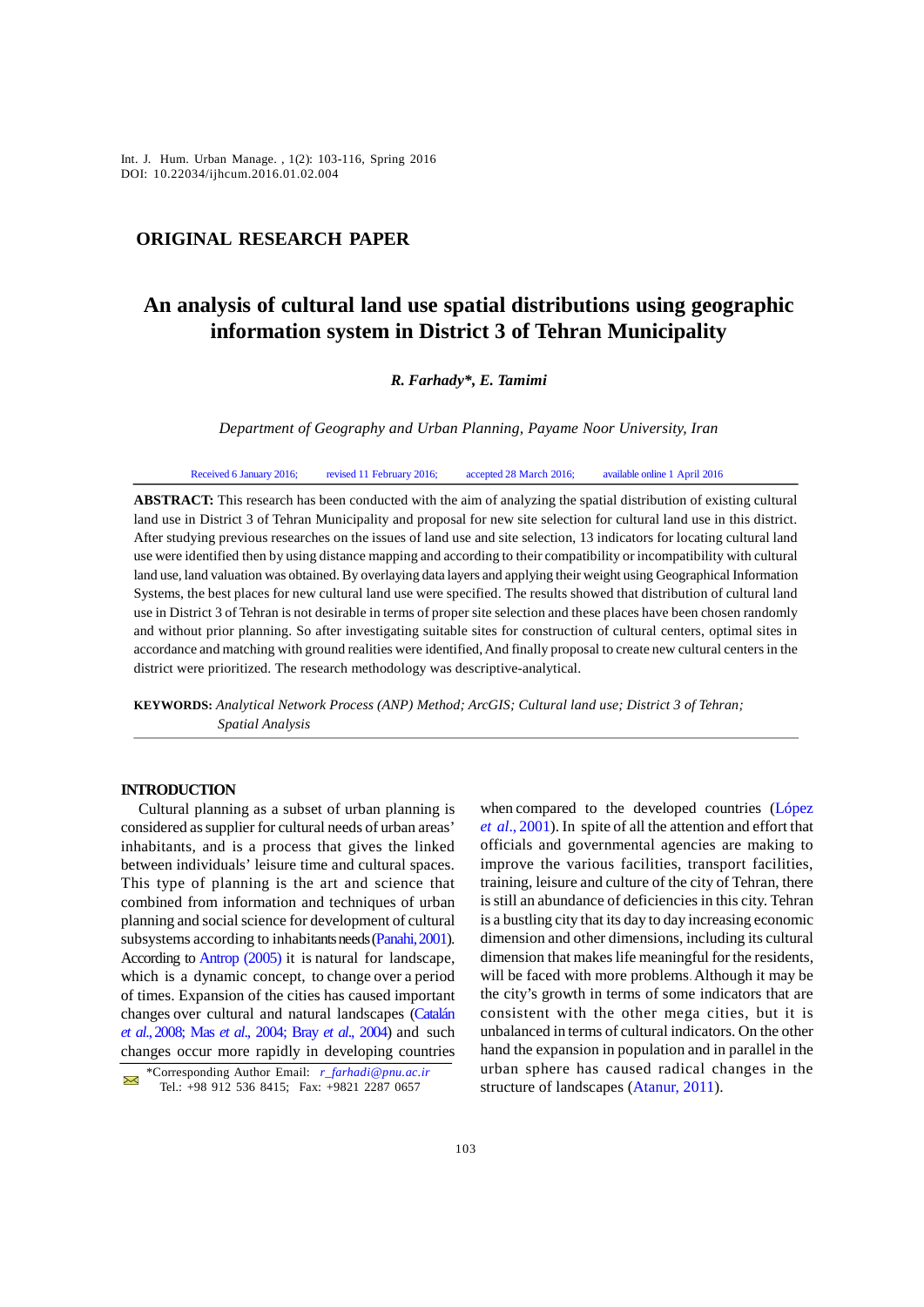However, despite some problems that there are in the various aspects of urban life, from the perspective of cultural and artistic point of view there are maximum contribution of cultural spaces and their usage are assigned to Tehran . In this regard, some researchers have reviewed the status of cultural land use in Tehran that some of them with stronger view point are brifly mentioned here.

Panahi (2001) in her master thesis research: "Cultural Spaces Planning in cities (a case study of Tehran)" has reviewed the problems of cultural spaces in Tehran and has divided them in to two levels: 1- Shortages and problems that related to structure of practical physical of cultural spaces in Tehran, and 2- The problems that related to decision structure and cultural spaces planning.

Finally she has proposed resolving.

Farhady Googueh and Parhizkar (2003) in their researches "Primary Schools' Distribution and Locating them in the district 6 of Tehran, Using GIS" have reviewed the existing status of primary schools using spatial analysis tools in GIS. The results of this research showed that the majority of educational buildings of primary schools are not located in suitable sites, and their sites do not match with site-selection indicators.

Barzegar (2005) in her master thesis research: "An Analysis of general library Spatial Distributions and Locating them Using GIS (a case study in District 7 of Tehran municipality); has analyzed the location of general libraries and has proposed the new locations for establishment of all kinds of libraries in that district.

Haeri (2008) in his article: "Space Culture and Cultural Space in Tehran"; has reviewed urbanization and its spatial effects in city, spatial differences of urbanization, urbanization growth speed . . . and urban identity in Tehran. Nabavi (2008) in her article: "Tehran, the Locality and Culture"; has reviewed social identity of locality and the role of cultural factors in physical and functional differences of places in Tehran. She has concluded the necessity of social participation and cooperation and rising sense of place.

Fanni (2009) in her research "Transformation of Urban Cultural Geography Case study: District No. 1 and 12, Tehran", had investigated cultural changes on five key concepts: cultural district diffusion, cultural ecology, cultural interweave and cultural landscape in the urban space. She believes that cultural transformation means the thoughts, approaches and behaviors changes of citizens, which has important effects on the urban appearance. Cities as administrative-political, socioeconomic and cultural centers in countries are focal points of the most changes, especially cultural ones. She had chosen District.1 and 12 of Tehran municipality to test. The results of research showed that spatial and cultural morphology of Tehran city and these districts are effects of two main factors: modernism in technology of communications and changes of welfare level and socioeconomic status of citizens on the urban structures.

Lotfi *et al.* (2013) in their research, "Analyzing spatial distribution of neighborhood parks in District 3 of Tehran mega-police", have analyzed spatial distribution of this land uses with social and cultural indexes using GIS. Abazari *et al.* (2012) in their research: **"**locating General Library in District 4 of Tehran using GIS"; have proposed more appropriate locations for the construction of new libraries based on the criteria of Centralization and compatibility.

 Other researchers have also studied and analyzed spatial distribution of cultural land use in different cities that are not mentioned due to the observance of the compendium here.

This research tried to define and determine the situation of all kinds of cultural land use in district 3 of Tehran using Network Analysis Process Model (NAP) and tried to answer the following questions:

1- What are the current situations of cultural land uses in district 3 of Tehran in terms of location criteria?

2- Is the proposed location for the construction of a future cultural land use appropriate in terms of location criteria?

In order to answer these questions descriptive and analytical methods along with performing interview and applying different natural and humanities criteria in GIS were used .

After reviewing previous studies and expert opinion related to the location of cultural facilities, effective layers in cultural land use such as residential centers, the park and green spaces, academic centers, libraries, sports arenas, militaries centers, bus stations and etc were determined . Then in the next step the maps of spatial positions were prepared for this land uses. Then the distance maps were prepared on the basis of the value of the distance from this land uses.In the final phase, by overlaying maps of examined elements, the appropriate zones map was prepared for cultural sites. In fact, in this project, locating in geographic information systems includes four main steps:

1- Preparation of the information layers for each element.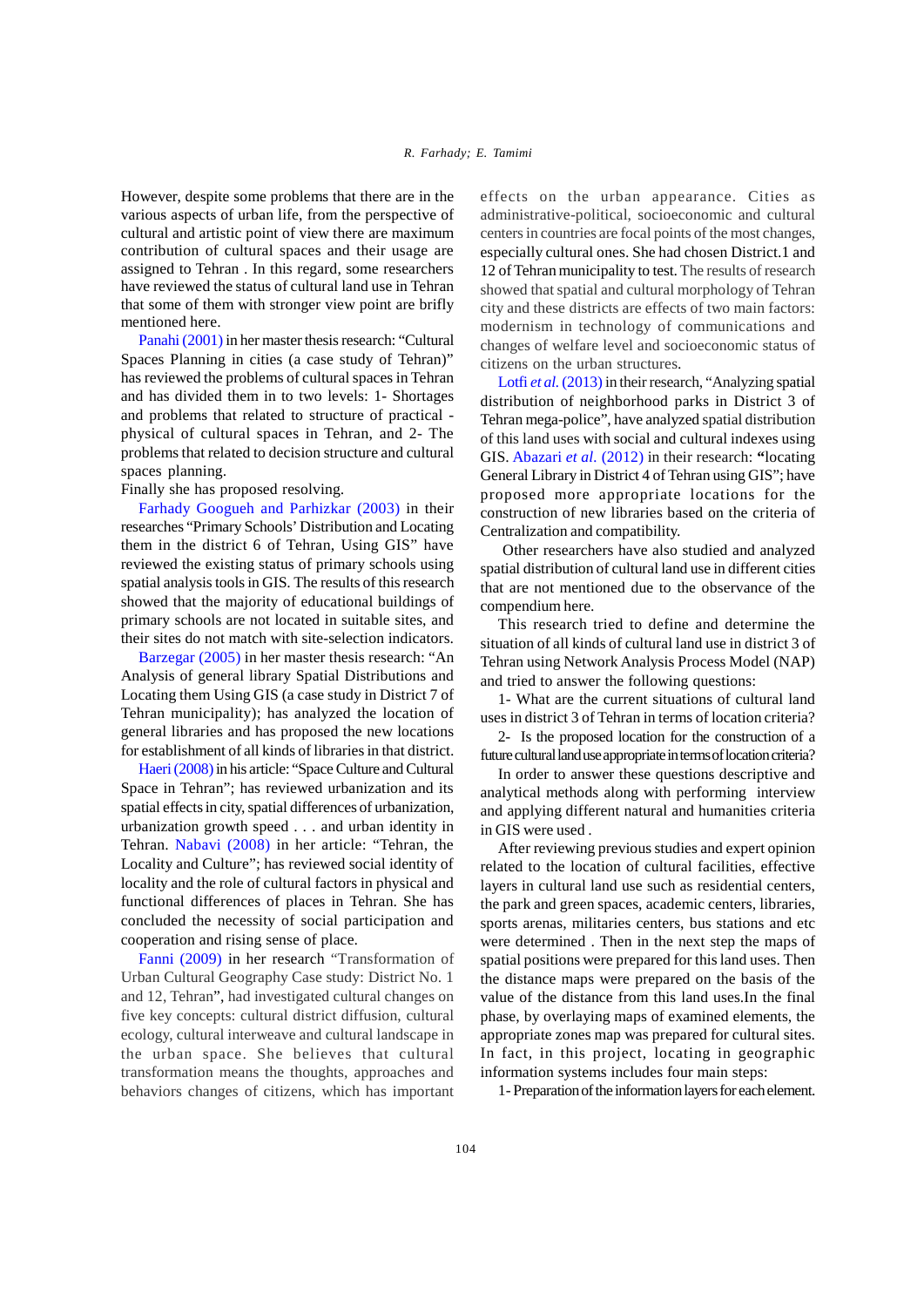2- Classification of each information layer based on the amount of the value obtained from the Analytical Network Process (ANP) model.

3- Compound of all information layers and using modulus in necessary cases for preparing the export maps.

4- Finally proposed zones for establishment new cultural centers were prioritized with regard to capacity and rates desirability.

#### *Charactristics of District 3 of Tehran Municipality*

Tehran is divided into 22 districts in terms of administrative divisions. Districts 3, as a part of the old Shemiranat zone, is located in the Northeast of the city of Tehran. This district is adjacent with district 1 from north, district 4 from east, district 2 from west and district 6 and 7 from south (Fig. 1).

Shahid Modares highway divided this district into eastern and western halves. It extends from northeast of the city to the westernmost parts of Tehran. Occupying an area of more than 3,000 hectares (31.208 square kilometers). A major portion of District 3 has a semi-rural fabric such as Vanak Village (Dehe Vanak) in the west of the District and Ekhtiariyeh which is a remnant from Tehran's old villages. The rest of District 3 has an urban and administrative structure.

Among famous residential areas in this District mention can be made of Darrous, Qolhak, Ekhtiariyeh, Dowlat, Zarrab Khaneh and Jordan. But beside these

neighborhoods dwelled by rich people, the urban fabric of District 3 is resided by people who are regarded the middle class of Tehran. District 3 has been built on the northern hills of the capital city and the difference in height between District 3 and the southern parts of Tehran within Abbas Abad hills which is the meeting point of a number of important highways, is visible.

District 3 has 6 areas and 12 neighborhoods. Due to its small number of neighborhoods and area, District 3 has expansive neighborhoods and areas such as Ekhtiariyeh, Darrous and even Qolhak where the land price is high.The texture of district 3 is a contemporary that its genesis and grow was mainly after 1955. These textures have created around the rural settlements and in around lands have been in vogue horticulture and agriculture (Shahran consulting engineering group, 2007).

Demographic changes in this district compared to Tehran are descending as shown in Table 1. During the period of its formation this district has less demographic growth than neighboring districts. The population annual growth average of this district since 1980 to 2006 had been, approximately 1.13 percent. The gross and net population density average of this area is equal to the 98.7 and 291 people HA. The rate of the youth population in this district is less than its rate compared to other districts of Tehran. And in contrast, the rate of aged population in this district is more than its rate compared to Tehran (Iranian Statistic Center, 2006).



Fig. 1: The position of District 3 in Tehran

Table 1: Studied area and demographic characteristics

| District 3 | Tehran  |
|------------|---------|
| 290726     | 7803883 |
| 2945       | 61658   |
|            |         |
| 3.23       | 1.4     |
|            |         |
|            |         |
| 98.7       | 126.5   |
|            |         |
|            |         |
| 291        | 442     |
|            |         |
| 3.16       | 3.36    |
|            |         |

Based on: Iranian Statistic Center, 2006.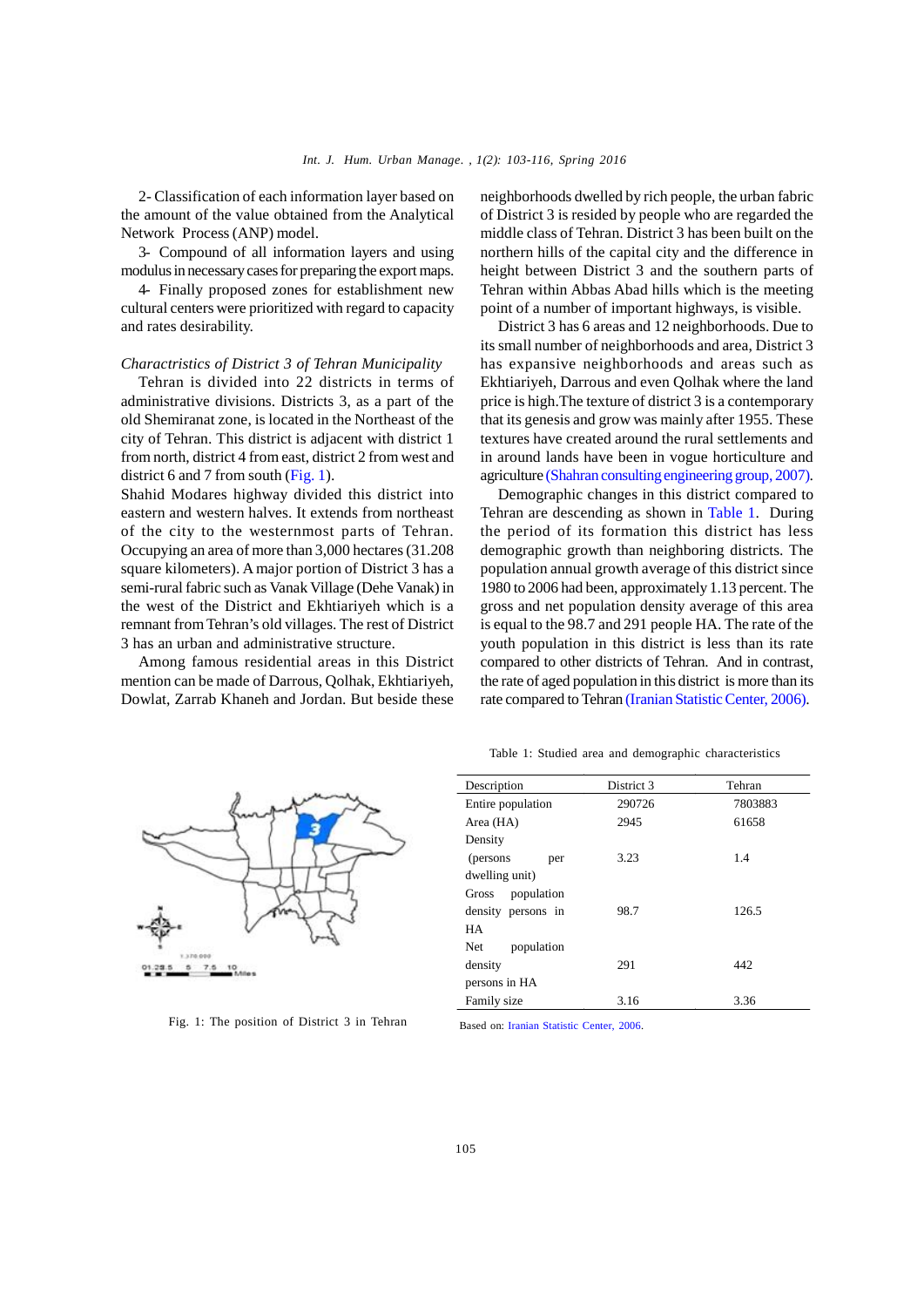#### **MATERIALS AND METHODS**

*Existing land use and urban services in studied region* Now days the transformation of urban land use is raised as effective process in urban space. This transformation which often occurs on the effect of human activity, due to the lack of appropriate programs, inattention to sustainable development, lack of sustainable management and regardless of the biological limitations is conversed to one of the most important problems in cities in the new environment. Factors influencing land use changes can be divided into three categories: legal, economic and demographic factors. Demographic factors are the most important factors in land use changes which eclipse all other factors (Khakpour *et al.*, 2007).

The analysis of how changes in studied land use have showed that most of the lands have been converted to commercial and residential constructions due to the service function in the recent decades in this district. The existing cultural land use in District 3 includes cinemas, theatres, libraries, galleries, museums, mosques, cultural homes, churches, shrines, green spaces, sports and recreational spaces. In addition some arts galleries; arts and cultural showrooms exist in this district. Fig. 2 shows some of the cultural land uses in District 3.



Fig. 2: Spatial distribution of the cultural land use in District 3

#### **RESULTS AND DISCUSSIONS**

To perform the analysis, a matrix was provided to experts and it was classified after the completion. In the next step the results of the questionnaire were entered in Excel software and then the averages of whole elements were calculated. Due to observance of compendium, only a part of the results of average are shown in attachment (Table 2). After obtaining the average of dependency values between the elements, the sum of all rows and columns were calculated. And between the sum of rows and columns numbers were specified the biggest two numbers. Then between these two numbers the lowest value was selected. In  $3<sup>th</sup>$  step the obtained averages were divided to this lowest value and the total relationship matrix  $T$  using Eq. 1, were calculated.

$$
(1) \quad
$$

$$
T = D(I - D)^{-1}
$$

Where T is the result that must be obtained in this project (total relationship matrix T).

D represents the average of dependency values between the elements that were obtained from experts' questionnaires in Excel.

I is the unit matrix. The unit matrix or identity matrix is the matrix with ones (1) on the main diagonal and zeros (0) elsewhere. This relationship must be calculated in MATLAB software.Then, the total relationship matrix T can be obtained using MATLAB.

After the process of determining the total relationship matrix T, the obtained data was again entered into Excel software. Then the average of whole table was calculated. And the dependency and relationship between elements were obtained through writing the formula. If the obtained number was more than the total average number, it means that there is a relationship between those two elements and if it is less than the total average number, it means that there is no relationship between those.

Finally in a separate table for elements with relation, number 1, and for those with no relation zero were inserted. In this way the relationship of elements were specified.

Due to observance of compendium only a part of the results of these calculations are shown in Table 3.

SUPER DECISION software was used to calculate the relative value and the weight of each element by entering two human and natural clusters and their elements, and then the relations between elements were analyzed.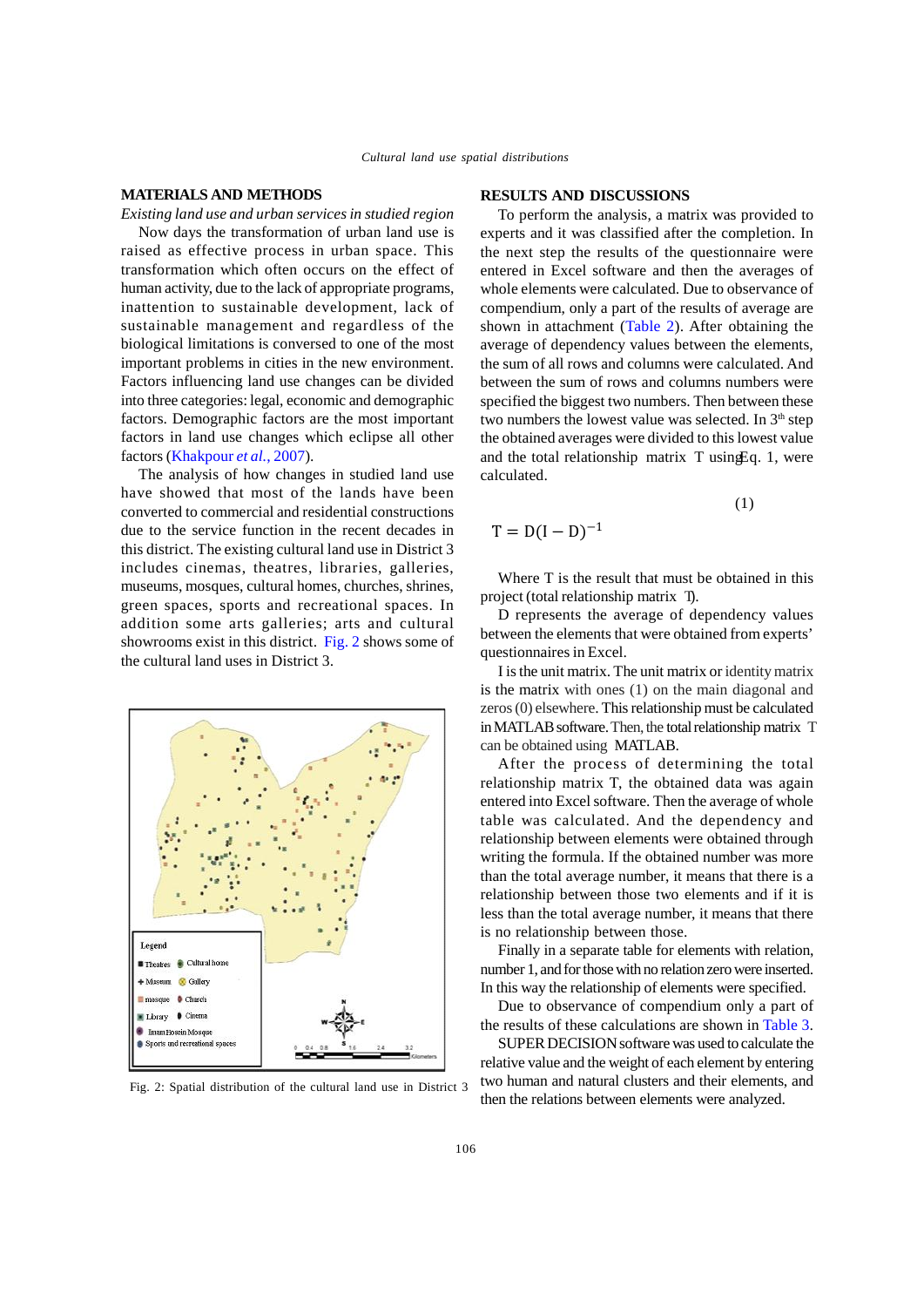| Indicators                     | Hospital | Urban Services | Space<br>Green<br><b>R</b><br>Park | and Educational<br>Centres<br>School: | Centers<br>Military | Terminal<br>Inner-City | Classes<br>Demographic | Service Centers<br>Travel. | Street and Highway | and Faults<br>Earthquakes | Height Levels | Slope |
|--------------------------------|----------|----------------|------------------------------------|---------------------------------------|---------------------|------------------------|------------------------|----------------------------|--------------------|---------------------------|---------------|-------|
| Hospital                       | 1.0      | 3.6            | 2.8                                | 2.2                                   | 0.9                 | 1.9                    | 1.6                    | 2.5                        | 3.1                | 0.7                       | 2.1           | 2.1   |
| <b>Urban Services</b>          | 3.7      | 1.0            | 3.1                                | 2.6                                   | 1.4                 | 2.1                    | 2.2                    | 1.8                        | 3.6                | 0.7                       | 0.9           | 0.5   |
| Park and Green Space           | 1.9      | 0.4            | 1.0                                | 2.5                                   | 1.6                 | 2.5                    | 3.1                    | 0.5                        | 0.9                | 2.2                       | 0.6           | 0.4   |
| School and Educational Centres | 2.1      | 0.7            | 2.5                                | 1.0                                   | 2.6                 | 1.3                    | 2.3                    | 1.6                        | 1.3                | 1.3                       | 0.1           | 2.1   |
| Military Centers.              | 1.8      | 2.9            | 2.9                                | 2.9                                   | 1.0                 | 3.2                    | 2.4                    | 1.9                        | 0.8                | 1.3                       | 0.6           | 0.4   |
| <b>Inner-City Terminal</b>     | 2.9      | 3.8            | 2.9                                | 3.1                                   | 1.3                 | 1.0                    | 3.1                    | 1.7                        | 2.9                | 0.8                       | 0.4           | 0.4   |
| Demographic Classes            | 2.9      | 1.4            | 0.8                                | 1.6                                   | 2.5                 | 2.1                    | 1.0                    | 1.4                        | 2.8                | 0.4                       | 0.4           | 0.5   |
| <b>Travel Service Centers</b>  | 1.8      | 2.2            | 1.8                                | 2.9                                   | 2.9                 | 2.4                    | 2.9                    | 1.0                        | 2.9                | 0.4                       | 0.9           | 1.2   |
| Street and Highway             | 1.3      | 1.4            | 1.1                                | 2.7                                   | 2.5                 | 2.6                    | 2.7                    | 1.6                        | 1.0                | 2.8                       | 0.4           | 0.4   |
| Earthquakes and Faults         | 3.7      | 2.4            | 3.4                                | 2.6                                   | 1.9                 | 2.9                    | 1.9                    | 3.4                        | 3.1                | 1.0                       | 2.9           | 2.5   |
| <b>Height Levels</b>           | 2.4      | 1.8            | 2.3                                | 1.8                                   | 2.4                 | 1.8                    | 3.4                    | 2.1                        | 2.7                | 2.1                       | 1.0           | 2.6   |
| Slope                          | 1.1      | 1.7            | 3.8                                | 0.8                                   | 1.2                 | 1.4                    | 3.9                    | 1.7                        | 2.7                | 3.1                       | 2.7           | 10    |

Table 2: Average of relationships between some of the reviewed elements

Table 3: Relationships and dependencies between some of the reviewed elements

| <b>Indicators</b>                 | Hospital       | Urban Services | Space<br>Green <sup>3</sup><br>Park and | School and Educational<br>Centres | Military Centers. | Inner-City Terminal | Demographic Classes | Travel Service Centers | Street and Highway | Earthquakes and Faults | Height Levels | Slope            |
|-----------------------------------|----------------|----------------|-----------------------------------------|-----------------------------------|-------------------|---------------------|---------------------|------------------------|--------------------|------------------------|---------------|------------------|
| Hospital                          | 1              | $\mathbf{1}$   | 1                                       | $\boldsymbol{0}$                  | $\boldsymbol{0}$  | $\mathbf{1}$        | $\mathbf{0}$        | $\overline{0}$         | 1                  | 1                      | 1             | $\mathbf{1}$     |
| <b>Urban Services</b>             | 1              | $\mathbf{1}$   | 1                                       | 1                                 | $\mathbf{1}$      | $\mathbf{1}$        | $\boldsymbol{0}$    | $\theta$               | 1                  | $\theta$               | 1             | 1                |
| Park and Green Space              | $\mathbf{1}$   | $\mathbf{0}$   | 1                                       | $\overline{0}$                    | $\mathbf{0}$      | $\mathbf{0}$        | $\overline{0}$      | $\overline{0}$         | 1                  | $\mathbf{0}$           | $\mathbf{0}$  | $\mathbf{0}$     |
| School and Educational<br>Centres | $\overline{0}$ | $\mathbf{1}$   | $\mathbf{0}$                            | 1                                 | $\mathbf{0}$      | $\boldsymbol{0}$    | $\overline{0}$      | $\overline{0}$         | $\mathbf{0}$       | 1                      | 1             | $\mathbf{1}$     |
| Military Centers.                 | $\overline{0}$ | 1              | $\boldsymbol{0}$                        | $\boldsymbol{0}$                  | $\mathbf{1}$      | $\boldsymbol{0}$    | $\boldsymbol{0}$    | $\overline{0}$         | $\boldsymbol{0}$   | $\mathbf{0}$           | $\mathbf{0}$  | $\boldsymbol{0}$ |
| Inner-City Terminal               | $\overline{0}$ | 1              | 1                                       | $\overline{0}$                    | $\mathbf{0}$      | $\mathbf{1}$        | 1                   | 1                      | 1                  | $\mathbf{0}$           | $\Omega$      | $\mathbf{0}$     |
| Demographic Classes               | 1              | 1              | 1                                       | 1                                 | $\Omega$          | $\mathbf{0}$        | 1                   | 1                      | 1                  | $\Omega$               | $\Omega$      | 1                |
| <b>Travel Service Centers</b>     | 1              | 1              | $\mathbf{0}$                            | $\boldsymbol{0}$                  | $\mathbf{0}$      | $\mathbf{1}$        | 1                   | 1                      | 1                  | $\Omega$               | $\Omega$      | $\mathbf{0}$     |
| Street and Highway                | 1              | 1              | $\mathbf{0}$                            | 1                                 | $\mathbf{0}$      | $\mathbf{1}$        | 1                   | $\overline{0}$         | 1                  | 1                      | $\mathbf{0}$  | 1                |
| Earthquakes and Faults            | 1              | 1              | $\mathbf{0}$                            | 1                                 | $\mathbf{0}$      | 1                   | 1                   | $\overline{0}$         | 1                  | 1                      | $\mathbf{0}$  | 1                |
| Height Levels                     | 1              | $\mathbf{1}$   | $\mathbf{0}$                            | $\overline{0}$                    | $\Omega$          | $\mathbf{0}$        | $\mathbf{0}$        | $\overline{0}$         | $\mathbf{0}$       | $\Omega$               | 1             | 1                |
| Slope                             | 1              | 1              | $\mathbf{0}$                            | $\mathbf{0}$                      | $\mathbf{0}$      | $\mathbf{0}$        | 1                   | $\overline{0}$         | 1                  | $\mathbf{0}$           | $\mathbf{0}$  | 1                |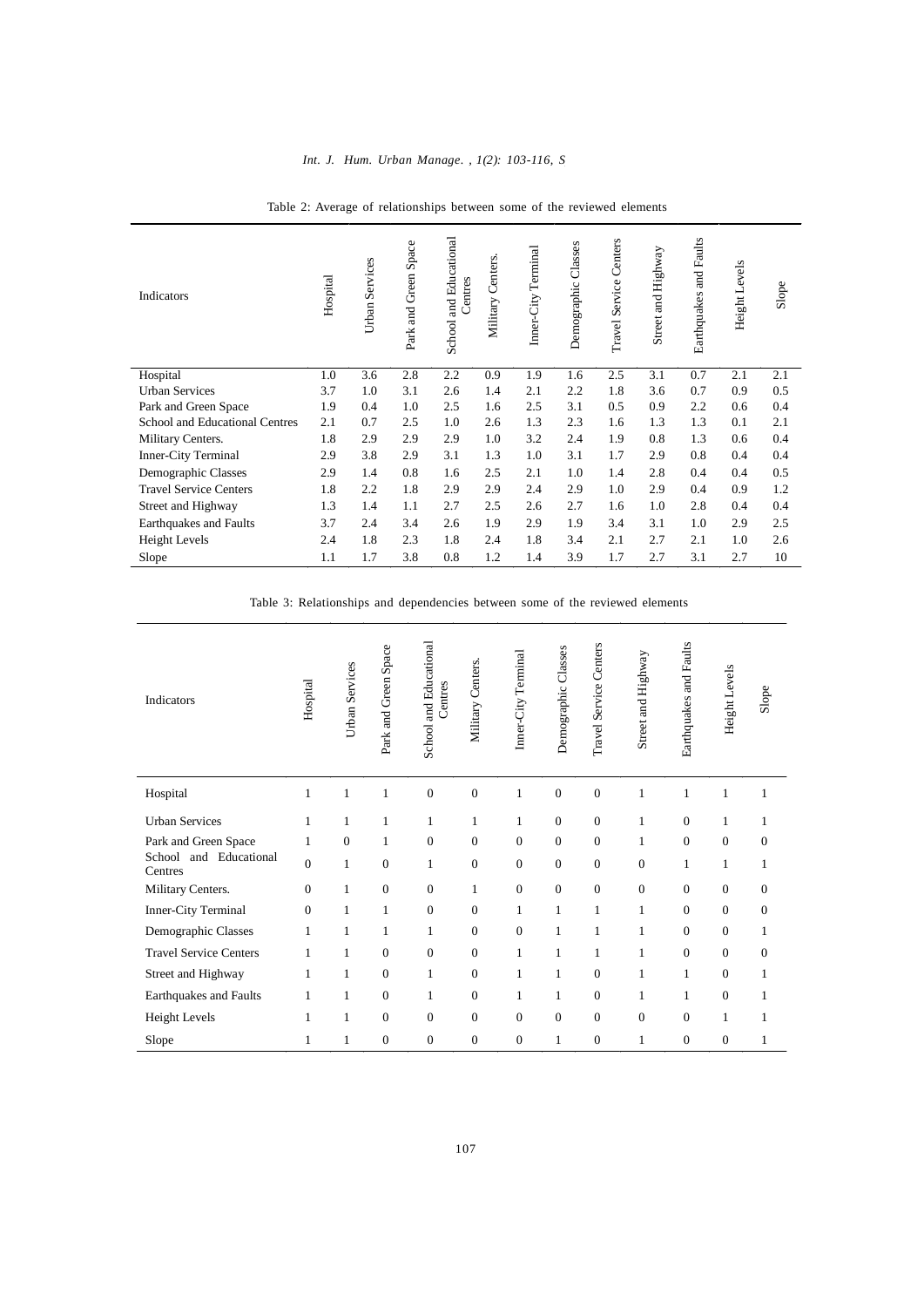The software, due to the scale value which in ANP is between 9-1, and with regard to control criteria, conducted the paired comparison for paired comparison table and for each of the elements individually. In fact, in every step one of the elements was specified as the control criteria and was entered its relationships with other elements into software. Finally, with regard to the relationship of all the desired elements have with other elements, they were compared with the elements within their cluster and also with the elements in other cluster.

In order to give weight and value to the elements, the desired tables were presented to experts and results were calculated through the CAPLAND program and CAPLAND model. This model specifies that for each element, one of the values, in range of 1 to 9, is chosen as the selected values by the experts. The CAPLAND model determines the ultimate value through the comparison of the number of responses given for each option and its value relative to other values.

An important note of two for two comparisons is control-compatible between them. This issue is particularly important in the macro decision making, because it is possible that people judge contradictory. The size of incompatibility coefficient of each comparison paired matrix is calculated by application.

If it went upper than 0.1, the judgment is incompatible and must be revised in the judgment (Saaty, 2005).

In this research the comparison is done on the basis of 28 control criteria (It must be mentioned that due to the observance of the compendium, in this paper, only a part of calculations parameters results are showed). And considering that incompatibility coefficient of these comparisons are less than 0.1, they have been accepted as compatible judgments. After paired comparison of these elements; the work process was done with the formation of the super matrix in three levels by means of the SUPER DECISION software; which included non-weighted super matrix, weighted super matrix and partially super matrix. In the nonweighted super matrix: elements in network analysis process were interacting with each other. The relative weight of any matrix must be calculated on the basis of paired comparison similar to the analytical hierarchy process (AHP).

The columns of this super matrix are formed from a few special vectors that the sum of each vectors are equal to one. So it is possible that the sum of each column of primary super matrixes, according to the special vector in each column would be more than one (Table 4). Each column of the matrix, becomes standard, in order to achieve the total column equal to 1and factor

| Indicators                     | Hospital | Services<br>Urban | Park and Green<br>Space | Educational<br>School and | Centers.<br>Military | Inner-City<br>Terminal | Demographic<br>Classes | Travel Service<br>Centers | Street and<br>Highway | and<br>arthquakes<br>Faults<br>ш | Height Levels | Slope |
|--------------------------------|----------|-------------------|-------------------------|---------------------------|----------------------|------------------------|------------------------|---------------------------|-----------------------|----------------------------------|---------------|-------|
| Hospital                       | 0.00     | 0.00              | 0.21                    | 0.00                      | 0.00                 | 0.25                   | 0.10                   | 0.60                      | 0.20                  | 0.30                             | 0.10          | 0.40  |
| <b>Urban Services</b>          | 0.40     | 0.00              | 0.01                    | 0.27                      | 0.00                 | 0.00                   | 0.03                   | 0.00                      | 0.00                  | 0.10                             | 0.40          | 0.60  |
| Park and Green Space           | 0.00     | 0.20              | 0.00                    | 0.60                      | 0.00                 | 0.05                   | 0.31                   | 0.50                      | 0.05                  | 0.00                             | 0.25          | 0.00  |
| School and Educational Centres | 0.50     | 0.40              | 0.25                    | 0.00                      | 0.32                 | 0.32                   | 0.00                   | 0.00                      | 0.00                  | 0.00                             | 0.24          | 0.00  |
| Military Centers.              | 0.41     | 0.40              | 0.25                    | 0.06                      | 0.00                 | 0.49                   | 0.20                   | 0.20                      | 0.00                  | 0.80                             | 0.28          | 0.30  |
| Inner-City Terminal            | 0.29     | 0.00              | 0.00                    | 0.70                      | 0.20                 | 0.00                   | 0.32                   | 0.00                      | 0.00                  | 0.00                             | 0.00          | 0.00  |
| Demographic Classes            | 0.25     | 0.30              | 0.10                    | 0.20                      | 0.05                 | 0.66                   | 0.00                   | 0.1                       | 0.21                  | 0.10                             | 0.21          | 0.30  |
| <b>Travel Service Centers</b>  | 0.40     | 0.10              | 0.34                    | 0.49                      | 0.25                 | 0.00                   | 0.5                    | 0.00                      | 0.00                  | 0.00                             | 0.00          | 0.00  |
| Street and Highway             | 0.20     | 0.00              | 0.21                    | 0.00                      | 0.00                 | 0.15                   | 0.37                   | 0.5                       | 0.00                  | 0.4                              | 0.36          | 0.10  |
| <b>Earthquakes and Faults</b>  | 0.49     | 0.40              | 0.04                    | 0.6                       | 0.34                 | 0.23                   | 0.12                   | 0.5                       | 0.00                  | 0.00                             | 0.03          | 0.20  |
| Height Levels                  | 0.28     | 0.00              | 0.00                    | 0.00                      | 0.48                 | 0.00                   | 0.00                   | 0.00                      | 0.00                  | 0.00                             | 0.00          | 0.10  |
| Slope                          | 0.61     | 0.10              | 0.00                    | 0.07                      | 0.05                 | 0.00                   | 0.70                   | 0.70                      | 0.50                  | 0.20                             | 0.05          | 0.00  |

Table 4: Some of the Results of the non-weighted Super Matrix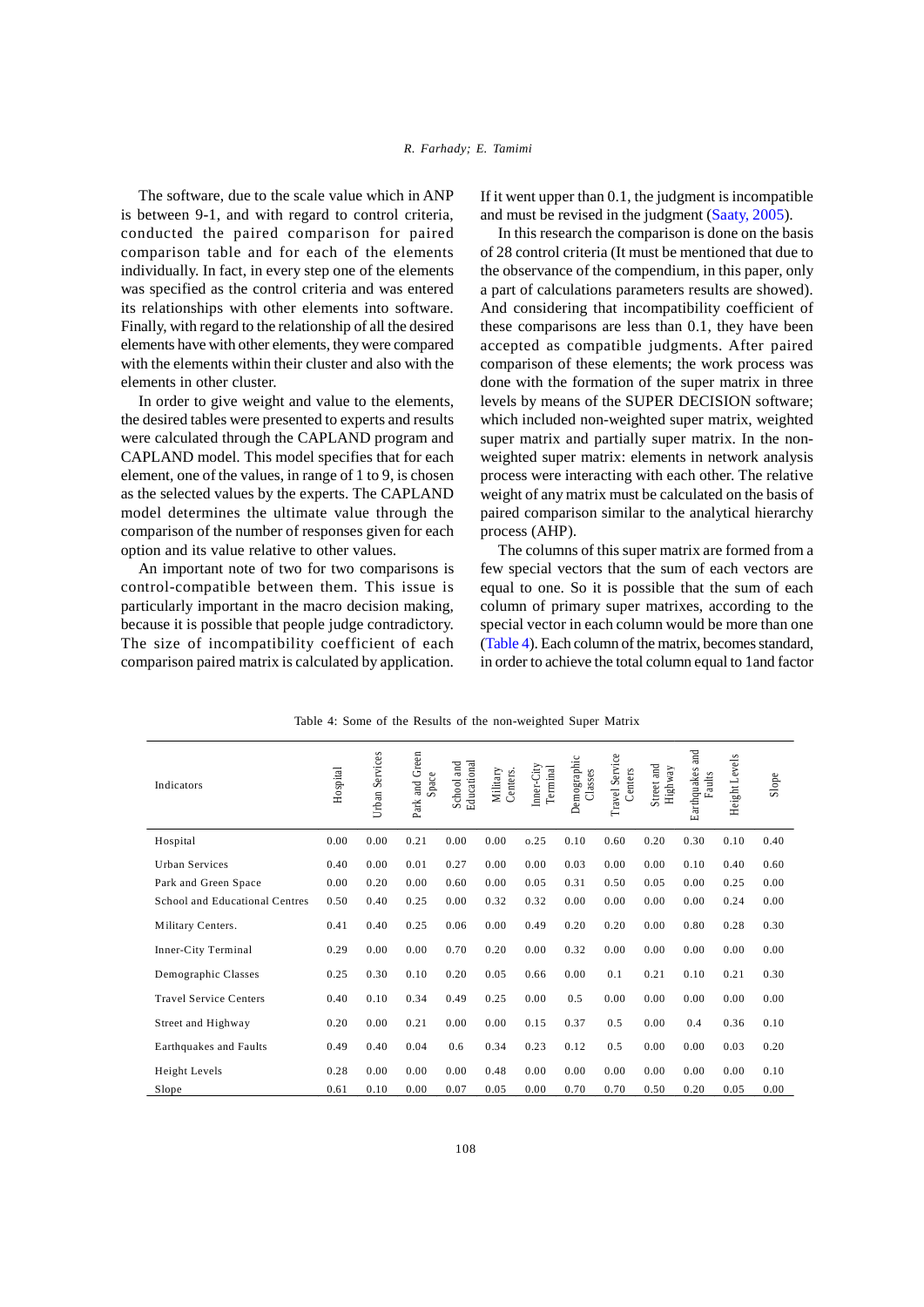would be taken from the column elements according to [ Super Decisions Main Window: 12.mod: Priorities their relative weight.

As a result, weighted super matrix which the sum of each its columns is equal to 1 (Table 5) is obtained. With powering the weighted super matrix, limit super matrix was obtained which the values of each its rows were equal (Table 6). Due to the observance of the brevity in this article, only a part of the results from the  $\frac{1}{N \log N}$ above calculations has been shown in Tables 4, 5 and 6.

With the formation of the Super matrix and obtained the final weight of the reviewed elements, these values in the form of graphs 1 are calculated and displayed on  $\frac{1}{\sqrt{N_0 \log n}}$ the scale of 1-0, as the final output of the software SUPER DECISION.

#### *The Formation of the Required Information Layers*

The criteria in this research are placed in the two  $\frac{N \text{ of } \text{non-ten}}{N \text{ of } \text{non-ten}}$ clusters of natural factors and human factors. Natural factors cluster has 3 elements, the elevation levels, the slope, and the earthquake and fault. In order to check  $\frac{N_{\text{other}}}{N_{\text{other}}}$ the elevation levels, the rate of minimum and maximum of the elevation levels are divided into four classes which showed in Fig. 4. As well as in Fig. 5 the rate of minimum and maximum of slope percent are divided Nokom **Population class** into four classes. In Fig. 6 the rate of distance from  $\frac{1}{\text{Nolom}}$ Fault is divided into four classes.

Cluster of human factors also has many elements such as a transport network, population, Police, medical, educational, recreational, cultural, and services etc. Figs. 7 to 15 show the classification maps of the  $\log_{\text{exp}}$   $\log_{\text{exp}}$  values distance from the center of these land uses.





Fig. 3: The final weight of the reviewed elements



Fig. 4: The elevation levels in District 3 Fig. 5: Map of the slope levels in District 3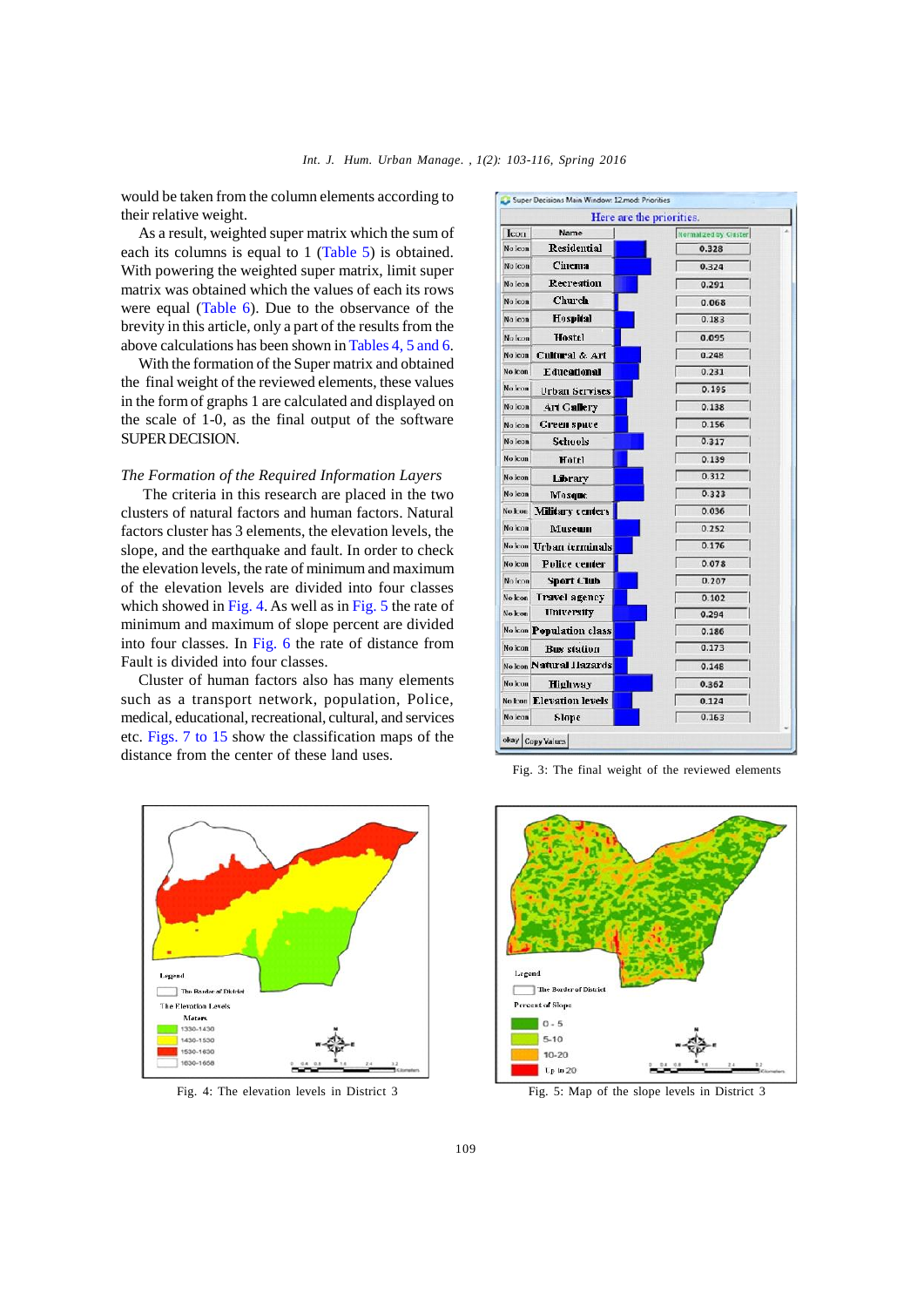| <b>Indicators</b>              | Hospital | <b>Urban Services</b> | Park and Green<br>Space | Centres<br>and<br>Educational<br>School | Centers.<br>Military | Terminal<br>Inner-City | Demographic<br>Classes | Travel Service<br>Centers | Street and Highway | and<br>Earthquakes<br>Faults | Height Levels | Slope |
|--------------------------------|----------|-----------------------|-------------------------|-----------------------------------------|----------------------|------------------------|------------------------|---------------------------|--------------------|------------------------------|---------------|-------|
| Hospital                       | 0.00     | 0.00                  | 0.21                    | 0.00                                    | 0.00                 | 0.25                   | 0.10                   | 0.60                      | 0.20               | 0.30                         | 0.10          | 0.40  |
| <b>Urban Services</b>          | 0.20     | 0.00                  | 0.02                    | 0.14                                    | 0.00                 | 0.00                   | 0.01                   | 0.00                      | 0.00               | 0.10                         | 0.20          | 0.30  |
| Park and Green Space           | 0.00     | 0.10                  | 0.00                    | 0.30                                    | 0.00                 | 0.01                   | 0.15                   | 0.20                      | 0.01               | 0.00                         | 0.12          | 0.00  |
| School and Educational Centres | 0.20     | 0.20                  | 0.12                    | 0.00                                    | 0.16                 | 0.15                   | 0.00                   | 0.00                      | 0.00               | 0.00                         | 0.12          | 0.00  |
| Military Centers.              | 0.20     | 0.20                  | 0.13                    | 0.03                                    | 0.00                 | 0.25                   | 0.10                   | 0.10                      | 0.00               | 0.40                         | 0.14          | 0.10  |
| Inner-City Terminal            | 0.15     | 0.00                  | 0.00                    | 0.30                                    | 0.10                 | 0.00                   | 0.16                   | 0.00                      | 0.00               | 0.00                         | 0.00          | 0.00  |
| Demographic Classes            | 0.13     | 0.10                  | 0.05                    | 0.10                                    | 0.02                 | 0.33                   | 0.00                   | 0.10                      | 0.11               | 0.20                         | 0.06          | 0.10  |
| <b>Travel Service Centers</b>  | 0.20     | 0.10                  | 0.17                    | 0.25                                    | 0.13                 | 0.00                   | 0.21                   | 0.00                      | 0.00               | 0.00                         | 0.00          | 0.00  |
| Street and Highway             | 0.10     | 0.00                  | 0.11                    | 0.00                                    | 0.00                 | 0.08                   | 0.18                   | 0.20                      | 0.00               | 0.20                         | 0.09          | 0.10  |
| <b>Earthquakes and Faults</b>  | 0.25     | 0.20                  | 0.02                    | 0.31                                    | 0.17                 | 0.12                   | 0.06                   | 0.20                      | 0.00               | 0.00                         | 0.02          | 0.10  |
| Height Levels                  | 0.14     | 0.00                  | 0.00                    | 0.00                                    | 0.24                 | 0.00                   | 0.00                   | 0.00                      | 0.00               | 0.00                         | 0.00          | 0.10  |
| Slope                          | 0.30     | 0.10                  | 0.00                    | 0.03                                    | 0.02                 | 0.00                   | 0.35                   | 0.30                      | 0.50               | 0.10                         | 0.06          | 0.00  |

Table 5: Some of the results of the weighted super matrix

Table 6: Some of the Results of the Limit Super Matrix

| Indicators                     | Hospital | Urban Services | Park and Green Space | School and Educational<br>Centres | Centers.<br>Military | Inner-City Terminal | Classes<br>Demographic | Centers<br>Travel Service | Street and Highway | and Faults<br>Earthquakes | Height Levels | Slope |
|--------------------------------|----------|----------------|----------------------|-----------------------------------|----------------------|---------------------|------------------------|---------------------------|--------------------|---------------------------|---------------|-------|
| Hospital                       | 0.16     | 0.16           | 0.16                 | 0.16                              | 0.16                 | 0.16                | 0.16                   | 0.16                      | 0.16               | 0.16                      | 0.16          | 0.16  |
| <b>Urban Services</b>          | 0.23     | 0.23           | 0.23                 | 0.23                              | 0.23                 | 0.23                | 0.23                   | 0.23                      | 0.23               | 0.23                      | 0.23          | 0.23  |
| Park and Green Space           | 0.08     | 0.08           | 0.08                 | 0.08                              | 0.08                 | 0.08                | 0.08                   | 0.08                      | 0.08               | 0.08                      | 0.08          | 0.08  |
| School and Educational Centres | 0.21     | 0.21           | 0.21                 | 0.21                              | 0.21                 | 0.21                | 0.21                   | 0.21                      | 0.21               | 0.21                      | 0.21          | 0.21  |
| Military Centers.              | 0.24     | 0.24           | 0.24                 | 0.24                              | 0.24                 | 0.24                | 0.24                   | 0.24                      | 0.24               | 0.24                      | 0.24          | 0.24  |
| <b>Inner-City Terminal</b>     | 0.15     | 0.15           | 0.15                 | 0.15                              | 0.15                 | 0.15                | 0.15                   | 0.15                      | 0.15               | 0.15                      | 0.15          | 0.15  |
| Demographic Classes            | 0.08     | 0.08           | 0.08                 | 0.08                              | 0.08                 | 0.08                | 0.08                   | 0.08                      | 0.08               | 0.08                      | 0.08          | 0.08  |
| <b>Travel Service Centers</b>  | 0.19     | 0.19           | 0.19                 | 0.19                              | 0.19                 | 0.19                | 0.19                   | 0.19                      | 0.19               | 0.19                      | 0.19          | 0.19  |
| Street and Highway             | 0.09     | 0.09           | 0.09                 | 0.09                              | 0.09                 | 0.09                | 0.09                   | 0.09                      | 0.09               | 0.09                      | 0.09          | 0.09  |
| Earthquakes and Faults         | 0.24     | 0.24           | 0.24                 | 0.24                              | 0.24                 | 0.24                | 0.24                   | 0.24                      | 0.24               | 0.24                      | 0.24          | 0.24  |
| <b>Height Levels</b>           | 0.41     | 0.41           | 0.41                 | 0.41                              | 0.41                 | 0.41                | 0.41                   | 0.41                      | 0.41               | 0.41                      | 0.41          | 0.41  |
| Slope                          | 0.15     | 0.15           | 0.15                 | 0.15                              | 0.15                 | 0.15                | 0.15                   | 0.15                      | 0.15               | 0.15                      | 0.15          | 0.15  |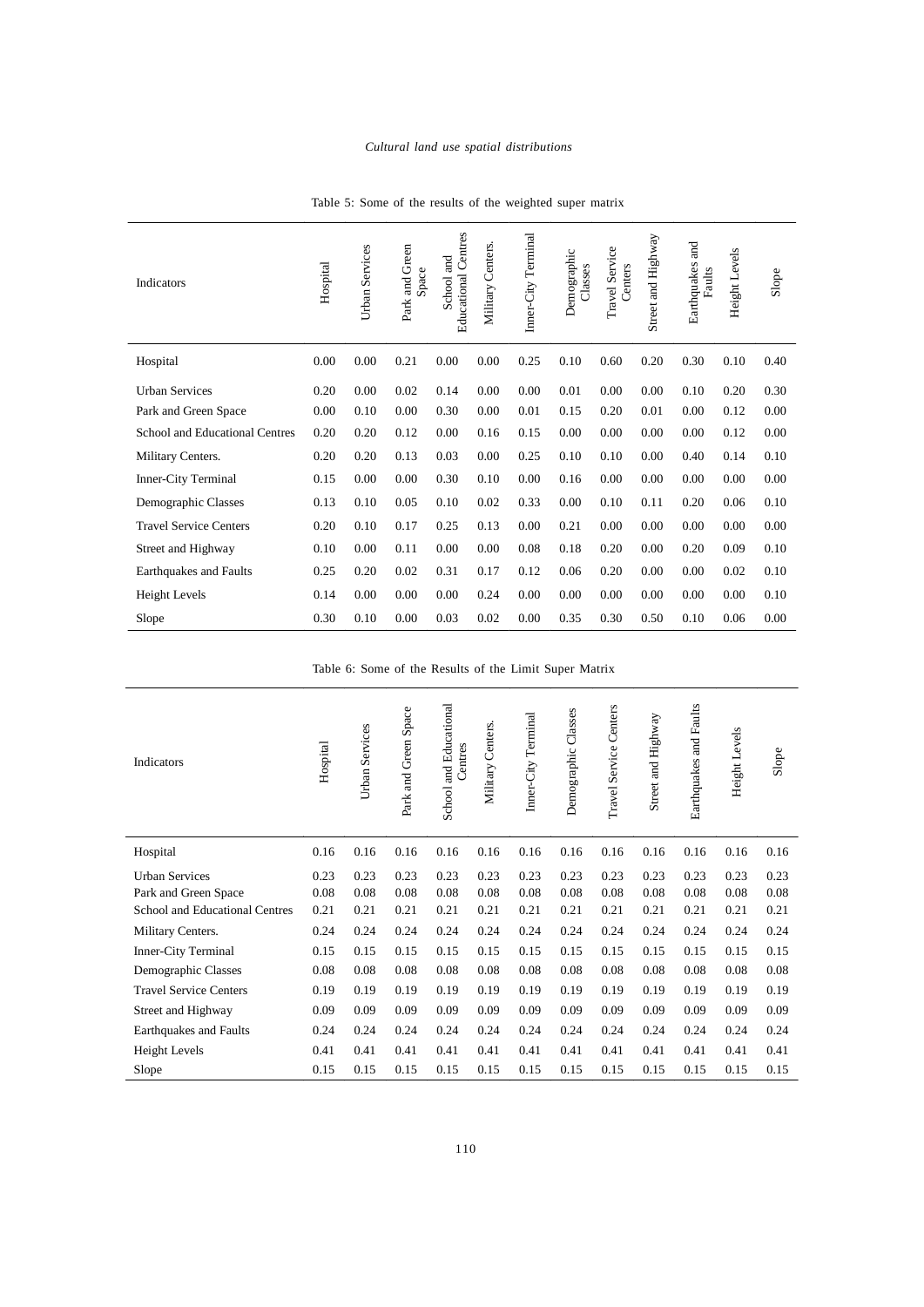*Int. J. Hum. Urban Manage. , 1(2): 103-116, Spring 2016*



Fig. 6: The distance from Fault in District 3



Fig. 8: The distance from main streets



Fig. 7: The distance from transports stations



Fig. 9: The population Density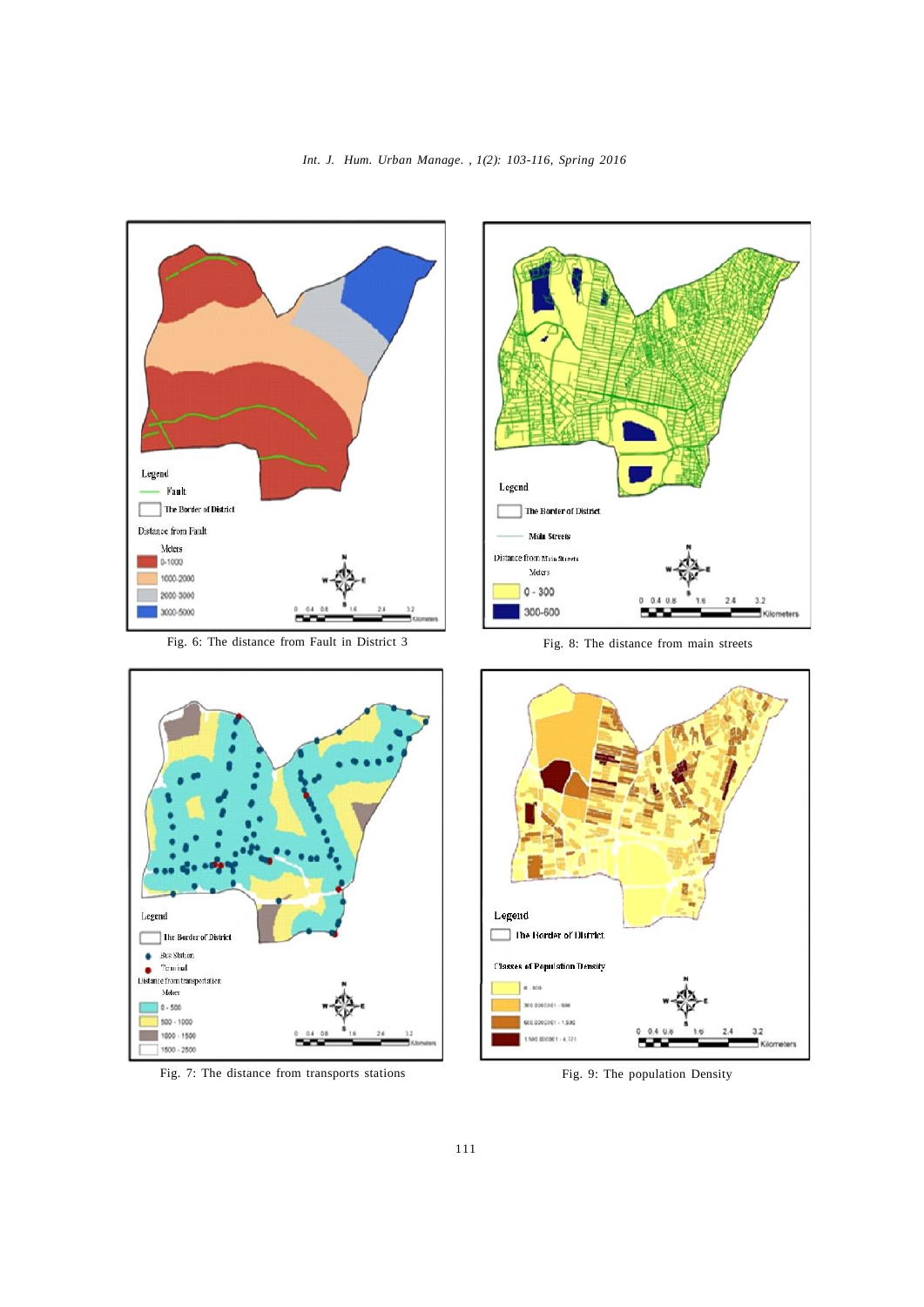# *Int. J. Hum. Urban Manage. , 1(2): 103-116, Spring 2016 R. Farhady; E. Tamimi*



Fig. 10: The distance from Military centers



Fig. 12: The distance from Educational centers



Fig. 11: The distance from Therapy centers



Fig. 13: The distance from Service Land use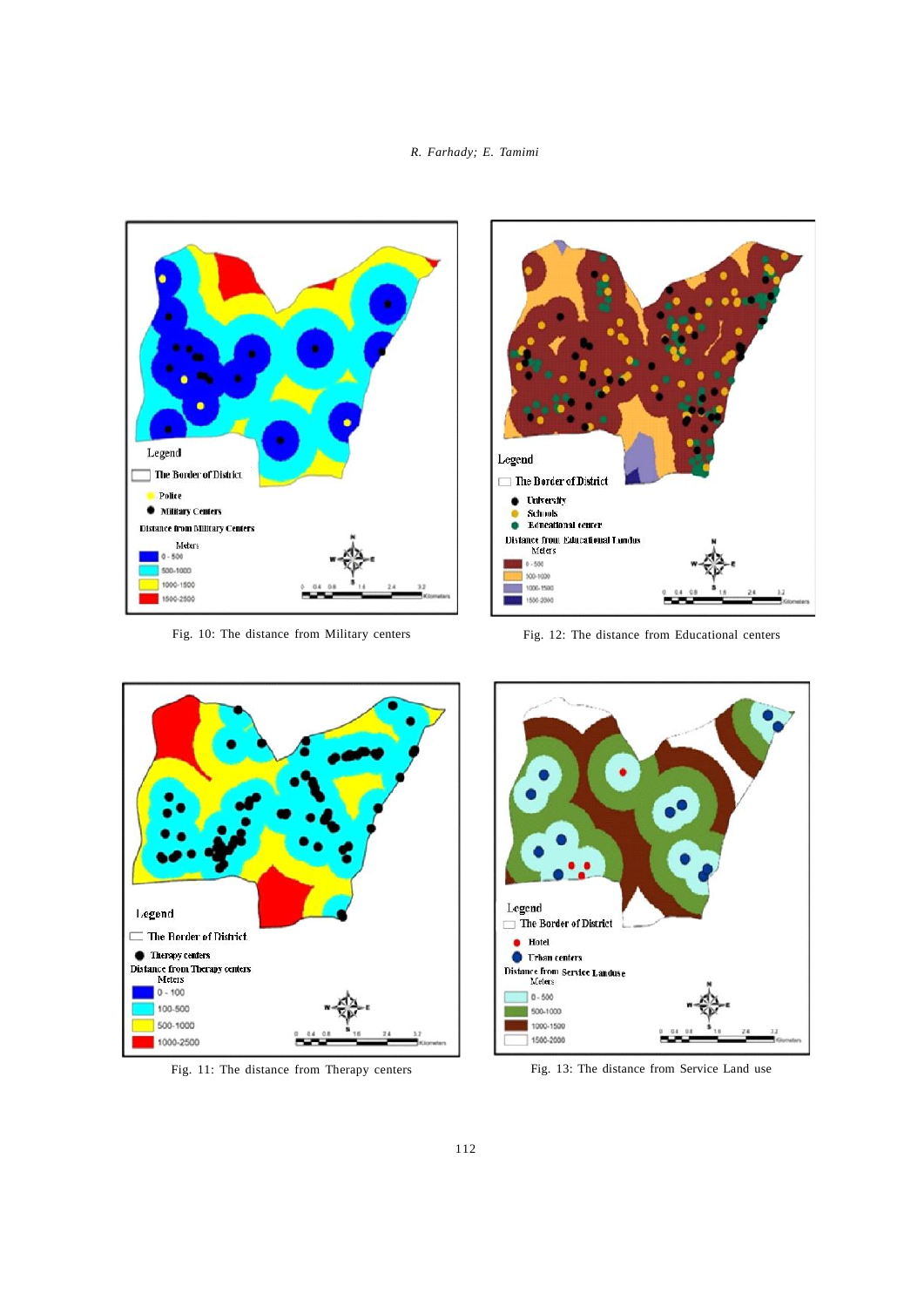



Fig.16: The compatibility Land use district.



Fig. 14: The distance from Cultural Land use Fig.15: The distance from Recreation Land use

## *Compatibility of Land uses*

 The activity of total land uses which is established in an area, should not be intruder each other for servicing. In fact, compatibility is defined based on the criteria for proximity of each land uses and evaluates the existing status of land uses proximity in one of three modes which are entirely incompatible, relatively incompatible, and completely incompatible.

After obtaining the necessary information from the existing status of land uses and the thematic maps and evaluation of them, problems of locating and the establishment of the land uses in the studied district were determined. This evaluation was done using proximity functions and spatial analysis functions in geographical information systems.

Compatibility of land uses is a qualitative criterion, but it is able for modeling using converting qualitative and quantitative variables and the weighting the layers. Fig. 16 shows the compatibility of land uses in studied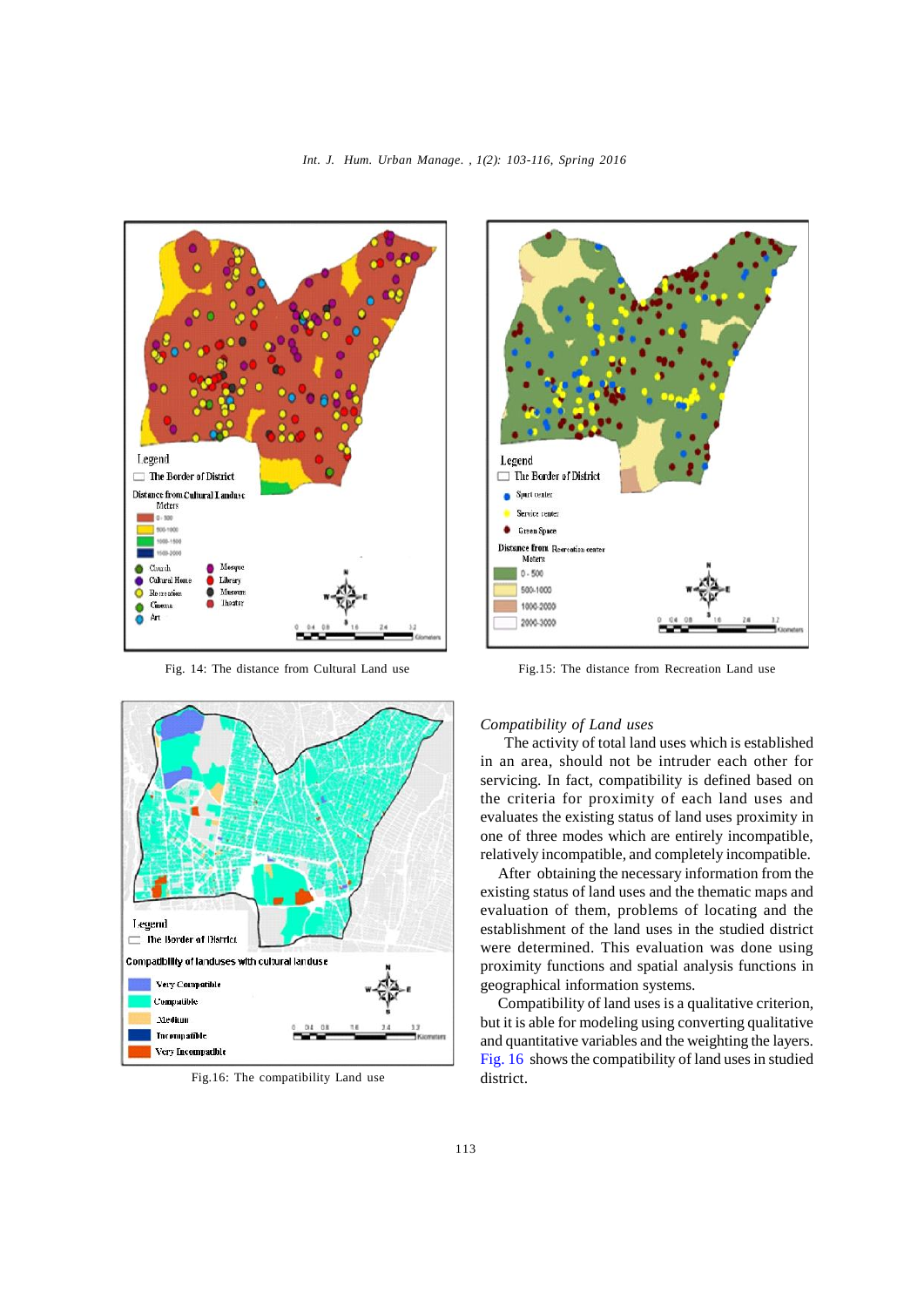After preparation of the distance classes maps and determination of compatibility, these layers were combined together, using GIS, and locating map of the cultural spaces was obtained from the studied area, using natural and human indicators. As shown in Fig. 17, based on human criteria, the fields which were specified in Blue, have a very suitable situation for creation of cultural spaces. The fields in Cyan color have relatively suitable; the fields in Yellow color have

relatively unsuitable, and the fields in Red color have very unsuitable situation for creation of cultural spaces in District 3. Also based on natural criteria, the most appropriate points are placed in the eastern part of the District 3, which shown in Fig. 18 in Gray color. After multiplication of obtained weight and integration them, the layers were overlaid using GIS. As shown in Fig. 19, the priorities of cultural land uses locations were determined in District 3 of Tehran.





Fig. 17: Lands values based on human criteria Fig. 18: Lands values based on natural criteria



Fig. 19: Priorities of the cultural land use location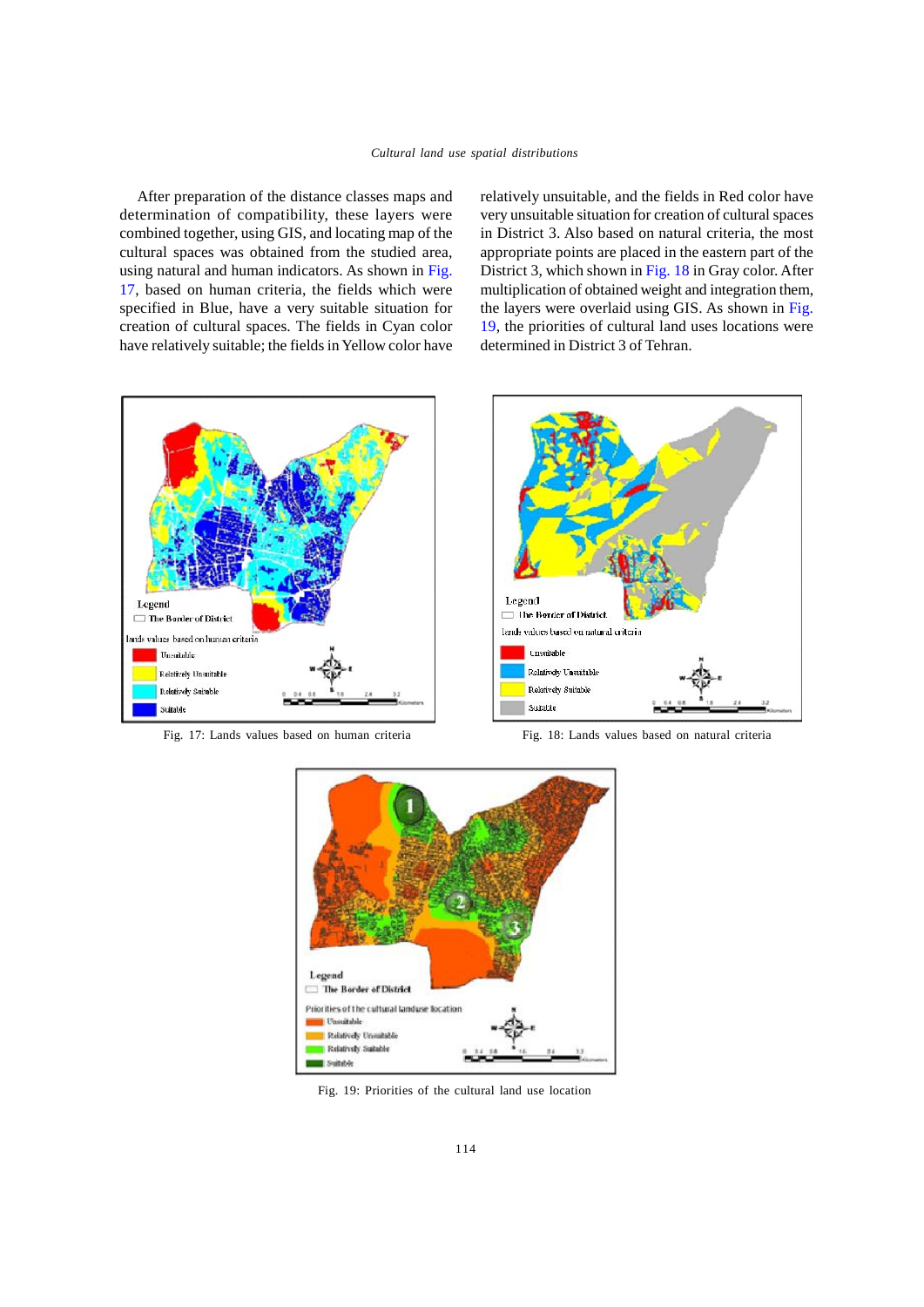Based on the resulting map, 3 sites with very favorable conditions were determined for creation of cultural spaces in District 3 of Tehran. These 3 sites have following characteristics:

Site number 1 is in the North-Western of the district. This site has many residental spaces and a variety of land uses such as medical centers, library, bus station, and leisure facilities, and has created a favorable environment for the construction of cultural spaces

Site number 2 is in the Center of the district and has a proper access transportation routes. This site is very compatible for cultural land use and is away from incompatible land use such as military centers.

Site number 3 is in the Southeast of district. This site has the high population density and like two privious sites has compatible land uses with cultural lands use. The other areas of the district which are seen with Bright Green color, have relatively compatible situation for the construction of cultural spaces. Also the relatively incompatible, and completely incompatible areas, have been included the half of the District 3. These areas are seen on the map with Orange and Red colors.

#### **CONCLUSION**

By comparing the location map of cultural land use with position map of existing cultural centers, through overlaying them; it is concluded that many of the existing cultural centers are in incompatible areas. So that in the West and the North East of the district which are inappropriate zones, there are several cultural centers. This situation is showed the inappropriate locating of cultural centers in District 3 of Tehran and Thus, the first question of this research was answered (Fig. 20).

Due to the large and important project of Tehran municipality on Abbas Abad zone; and espending large amount of funds in recent years for creation of proper infrastructures for recreational and tourism; these lands are becoming a center of attention and very usefull from cultural and tourism point of view in Tehran. So it was considered that Abbas Abad land has high local value as proposed the space for creation cultural centers. According to the Fig. 21 and comparison it with Fig. 19, the results of this research revealed contrary to this issue and thus answer the second question of this study was obtained.





Fig. 20: The Local Value of the existing cultural land use Fig. 21: The geographical position of the Abbas Abad lands